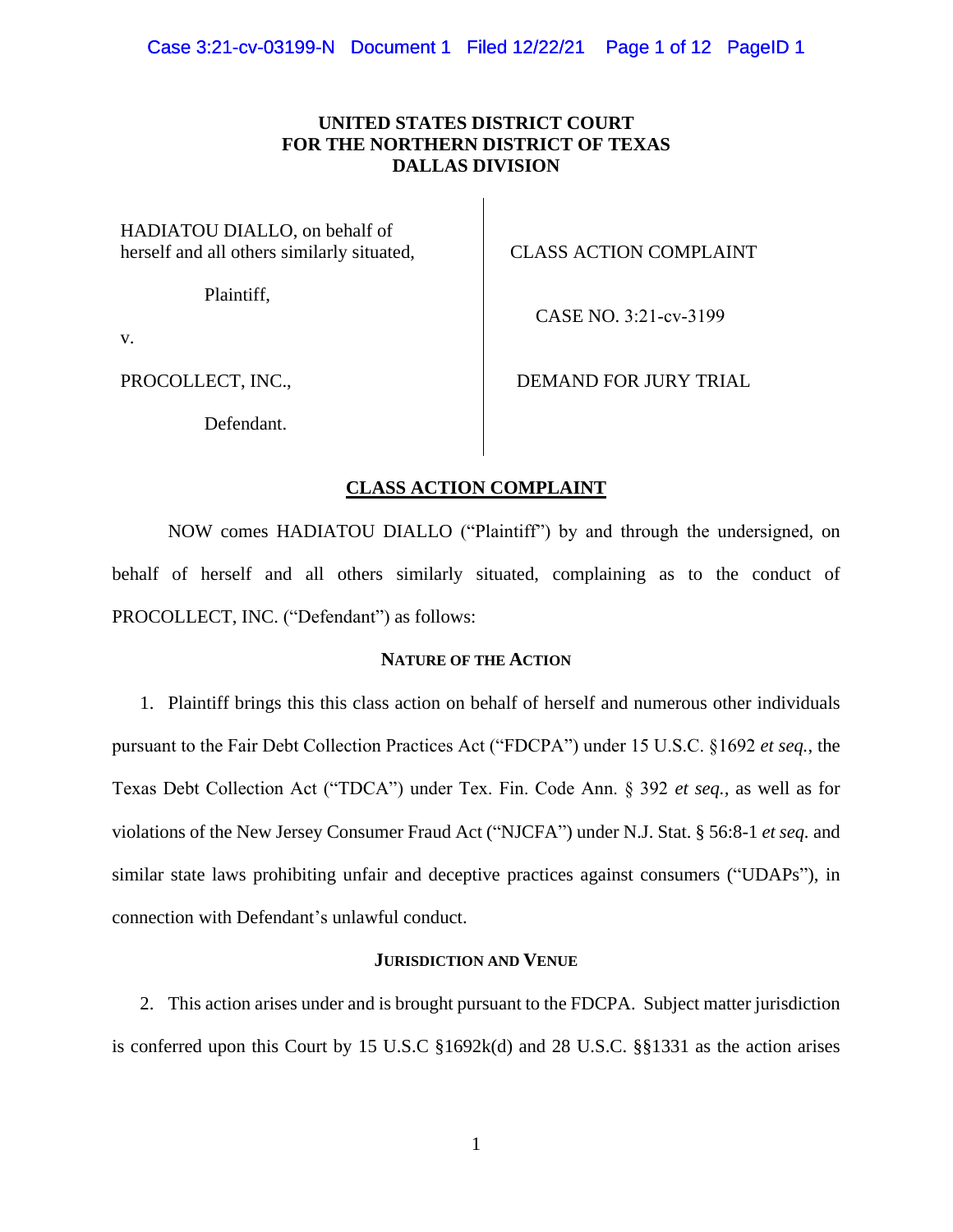# Case 3:21-cv-03199-N Document 1 Filed 12/22/21 Page 2 of 12 PageID 2

under the laws of the United States. Supplemental jurisdiction exists for the state law claims pursuant to 28 U.S.C. § 1367.

3. Venue is proper in this Court pursuant to 28 U.S.C. §1391 as Defendant resides within, conducts business within, and a substantial portion of the events or omissions giving rise to the claims occurred within, the Northern District of Texas.

# **PARTIES**

4. Plaintiff is a consumer over 18 years of age who is a resident of New Jersey.

5. Plaintiff is a "consumer" as that term is defined by 15 U.S.C. § 1692a, because she is a natural person obligated or allegedly obligated to pay any debt arising out of a transaction where the subject of the transaction was primarily for personal, family, or household purposes.

6. Defendant is a third party debt collector claiming to be "one of the nation's premier debt collection agencies" whose "goal is to achieve the best possible collection returns for our clients while treating debtors with respect and understanding."<sup>1</sup> Defendant is a corporation organized under the laws of the state of Texas whose principal place of business is located at 12170 Abrams Road, Suite 100, Dallas Texas 75243

7. Defendant is a debt collector, as defined by 15 U.S.C. § 1692a, because it is a person who use any instrumentality of interstate commerce or the mails in a business the principal purpose of which is the collection of debts, and because it regularly use the mails and/or telephones to collect, or attempt to collect, directly or indirectly consumer delinquent debts owed or due or asserted to be owed or due another.

8. Defendant is a "person" as defined by 47 U.S.C. §153(39).

 $\overline{a}$ 

<sup>1</sup> https://procollect.com/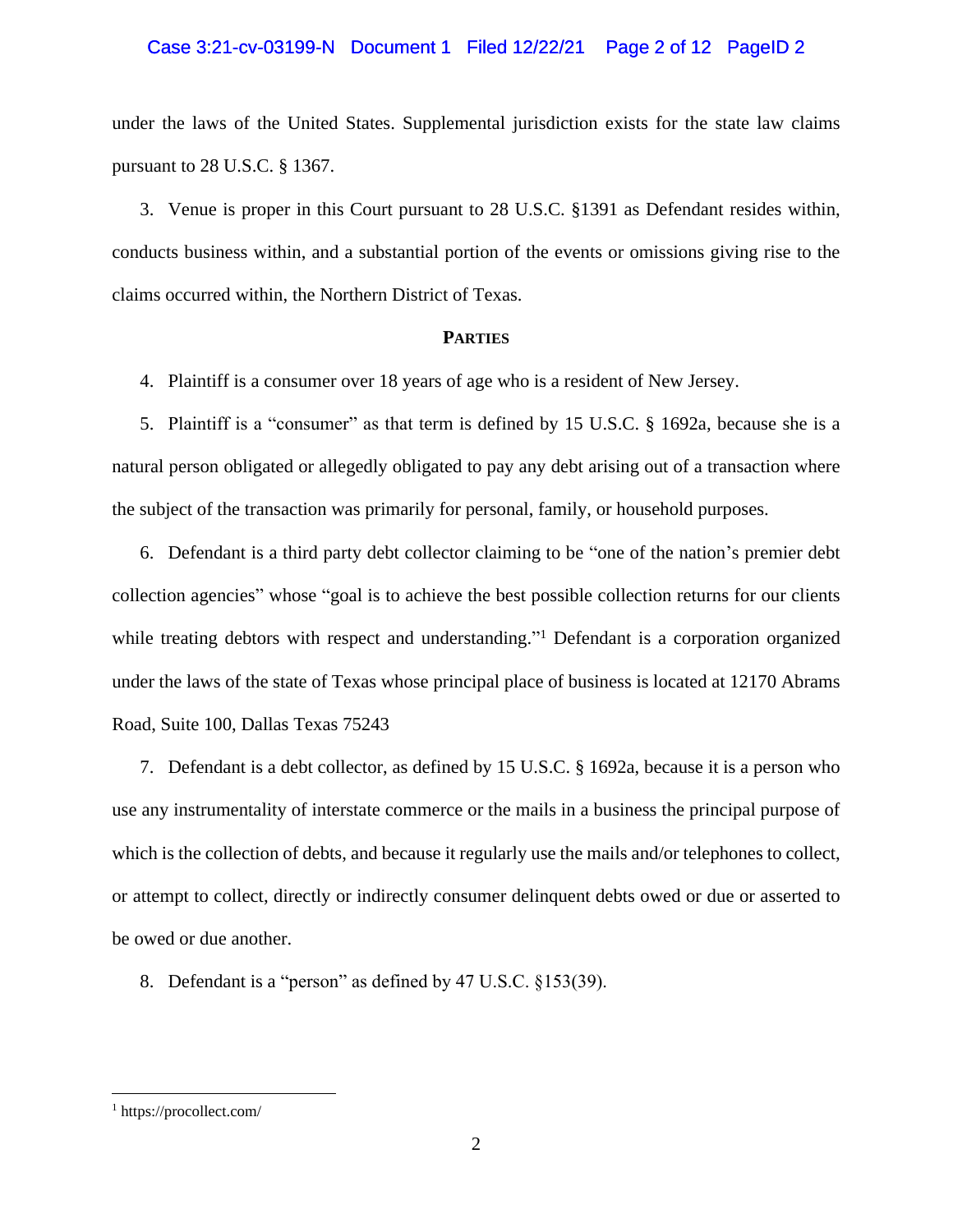# Case 3:21-cv-03199-N Document 1 Filed 12/22/21 Page 3 of 12 PageID 3

9. Defendant acted through its agents, employees, officers, members, directors, heirs, successors, assigns, principals, trustees, sureties, subrogees, representatives and insurers at all times relevant to the instant action.

# **FACTUAL ALLEGATIONS**

10. The instant action arises out of Defendant's attempts to collect upon a purportedly defaulted apartment debt ("subject debt") said to be owed by Plaintiff.

11. The subject debt was owed in connection with Plaintiff's personal residence at the Reserve at Central Park Apartments – an apartment complex located in Bedford, Texas.

12. Plaintiff moved to New Jersey after living in Texas.

13. Upon information and belief, after Plaintiff's purported default on the subject debt, the subject debt was charged off and placed with Defendant for collection purposes.

14. Within the one (1) year preceding the filing of this Complaint, Defendant communicated and/or attempted to communicate with Plaintiff in an attempt to collect the subject debt.

15. Similarly within the one (1) year preceding the filing of this Complaint, Defendant reported the subject debt or caused the subject debt to be reported to one or more of the major credit bureaus in connection with Plaintiff's credit file.

16. On or about March 30, 2021, Defendant mailed or caused to be mailed to Plaintiff a collection letter ("Collection Letter") via U.S. Mail attempting to collect upon the subject debt.

17. The heading of the Collection Letter reads **"RECEIVE 35% DISCOUNT & DELETION FROM CREDIT REPORT"**. (emphasis in original).

18. The body of the collection letter goes on to state:

ProCollect **will delete your account from your credit report** and reduce the balance by 35% if payment . . . is received in our office no later than 4/30/2021. (emphasis added).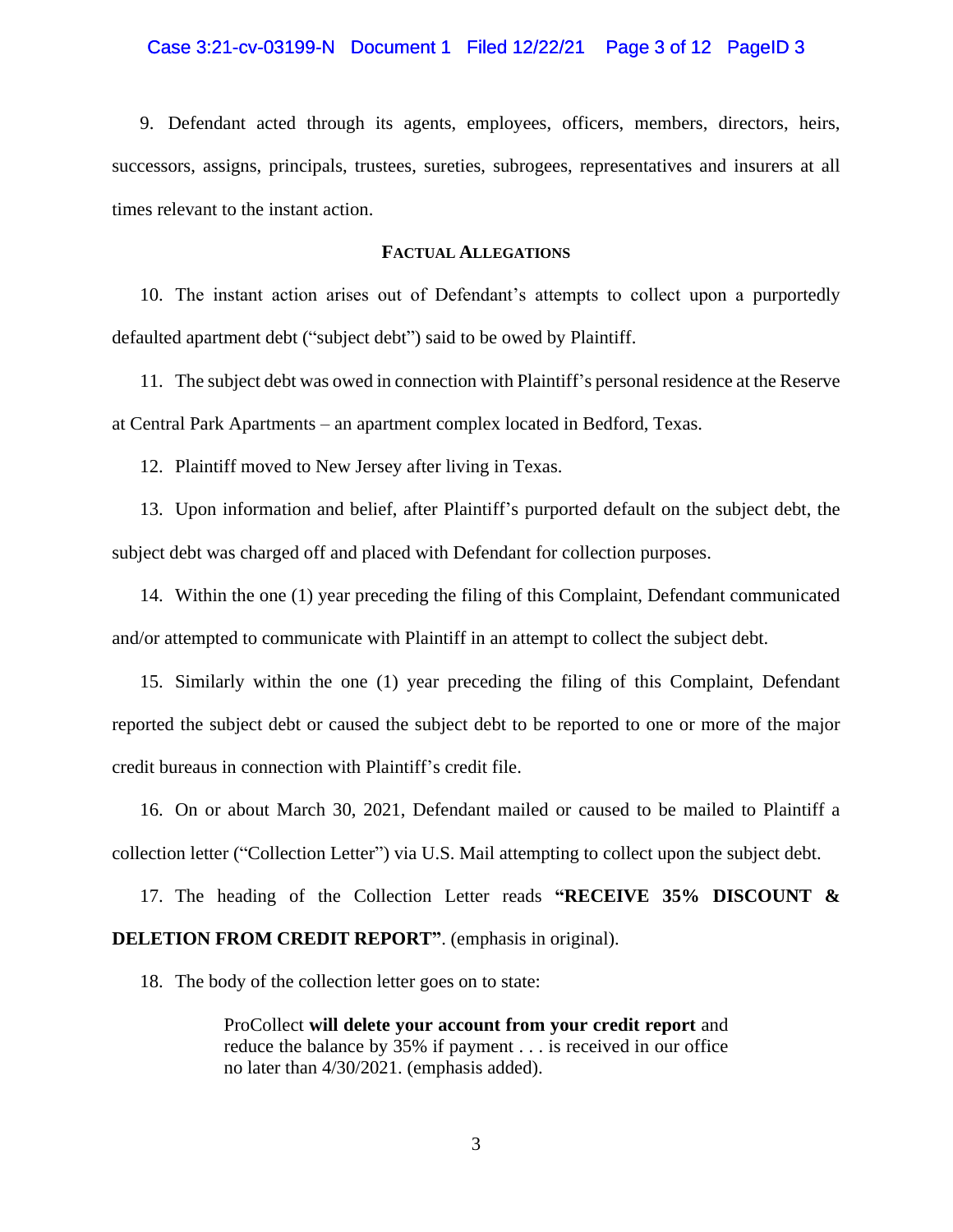ProCollect is under no obligation to honor this offer after it expires, do not delay. ProCollect does provide information to consumer credit reporting agencies which may be used for employment, credit, and apartment qualifying.

19. Upon receiving Defendant's Collection Letter, Plaintiff wanted the information removed from her credit report as represented by Defendant as she was concerned about the subject debt's impact on her potential employment, credit, and ability to qualify for an apartment.

20. However, the funds that would go towards accepting Defendant's settlement offers were needed by Plaintiff to avoid further incursion of debt and to address other obligations.

21. Nevertheless, on or about April 25, 2021, Plaintiff contacted Defendant and advised she wanted to accept the offer to resolve the subject debt in exchange for deletion from her credit report, as outlined in the Collection Letter.

22. Plaintiff then made payment to Defendant over the phone.

23. Plaintiff considered the issue to be resolved and she expected that Defendant would honor the agreement and delete the subject debt from her credit report.

24. Plaintiff is a writer and, several months after paying the subject debt, applied to obtain financing to write a book.

25. However, Plaintiff was denied the sought after financing as a result of Defendant's reporting of the subject debt.

26. Shocked, Plaintiff checked her credit report and noticed that Defendant had updated its reporting of the subject debt to reflect a "paid" collections account with a \$0 balance, rather than removing the subject debt entirely as the Collection Letter and Defendant had promised.

27. Plaintiff suffered emotional distress upon realizing that she did not receive the benefit that induced her to pay Defendant as demanded, exacerbated by her denial of desired financing.

28. Plaintiff attempted to rectify the situation by contacting Defendant.

4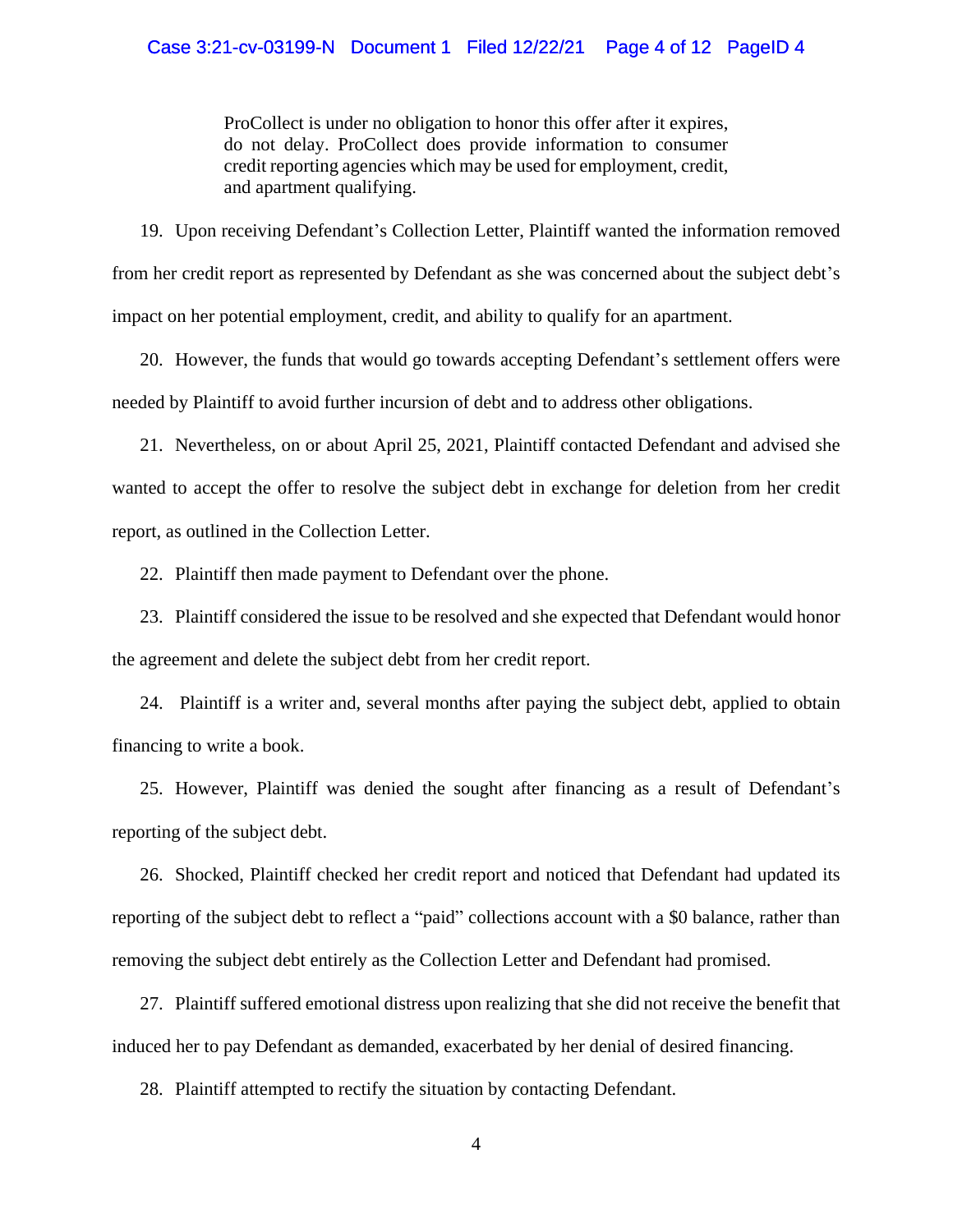## Case 3:21-cv-03199-N Document 1 Filed 12/22/21 Page 5 of 12 PageID 5

29. However, rather than realize what had happened and honor their word, Defendant advised that the issue was Plaintiff's problem as the account was closed with their office.

30. Defendant also hung up on Plaintiff as she was trying to explain what had happened.

31. Defendant's conduct harmed Plaintiff, and poses and substantial risk of harm to consumers, as Defendant engaged in blatant falsehoods in order to dupe unwitting consumers into paying debts.

32. Plaintiff was harmed as she was forced to divert otherwise needed funds, believing that doing so would result in an obligation being deleted from her credit, when in fact Defendant did not delete the account as promised.

33. Plaintiff was further harmed as she was denied a credit opportunity as a result of Defendant's deceptive, misleading, and unfair conduct.

34. Upon information and belief, Defendant engages in a widespread pattern and practice of promising consumers that accounts will be deleted from their credit reports in exchange for payment, despite not actually deleting such accounts as promised.

35. Defendant's conduct is part of a scheme designed to unconscionably prey on already vulnerable consumers by leveraging their desperation for improved credit into making payments on debts.

36. Plaintiff detrimentally relied on Defendant's representations in the collection letter as the promise for credit report deletion was the main impetus behind her making payment to Defendant.

37. All of Defendant's collection actions at issue occurred within one year of the date of the filing of the Complaint in this matter.

### **CLASS ACTION ALLEGATIONS**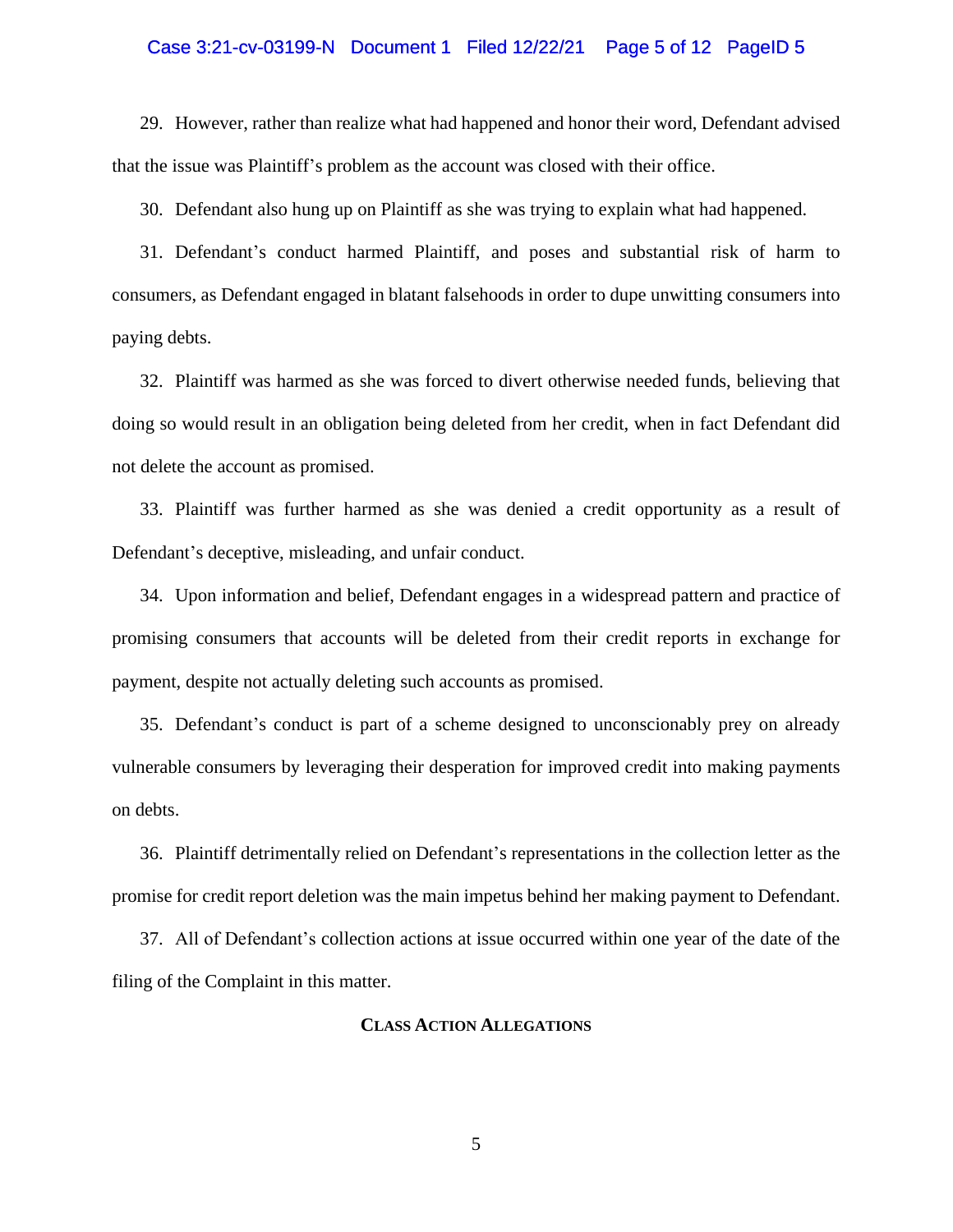## Case 3:21-cv-03199-N Document 1 Filed 12/22/21 Page 6 of 12 PageID 6

38. Plaintiff brings this action on her own behalf and as a class action on behalf of two subclasses – the "Collection Letter Class" and "Payment Class" (collectively, the "Classes"):

a. Collection Letter Class

All persons throughout the United States who, during the one year preceding the filing of this action through the date of class certification, received a Collection Letter from Defendant promising account deletion from a consumer's credit report in exchange for such consumer's payment of a debt.

b. Payment Class

All persons falling into the Collection Letter Class who made payment after receiving such Collection Letter and whose account(s) were not deleted from their credit reports.

39. This action is properly maintainable as a class action under Federal Rule of Civil Procedure 23(a).

40. Upon information and belief, the Classes consists of hundreds or more persons throughout the United States, such that joinder of all respective Class members is impracticable.

41. There are questions of law and fact that are common to the respective Class members that relate to Defendant's violations of the FDCPA and similar state consumer protection statutes, particularly because these are form collection letters and are based on a common course of conduct by Defendant.

42. The claims of Plaintiff are typical of the claims of the respective proposed Classes because they are based on the same legal theories, and Plaintiff has no interest that are antagonistic to the interests of the respective Class members.

43. Plaintiff is an adequate representative of the Class and has retained competent legal counsel experienced in class actions, complex litigation, and litigation relating to the Fair Debt Collection Practices and corresponding state consumer protections statutes.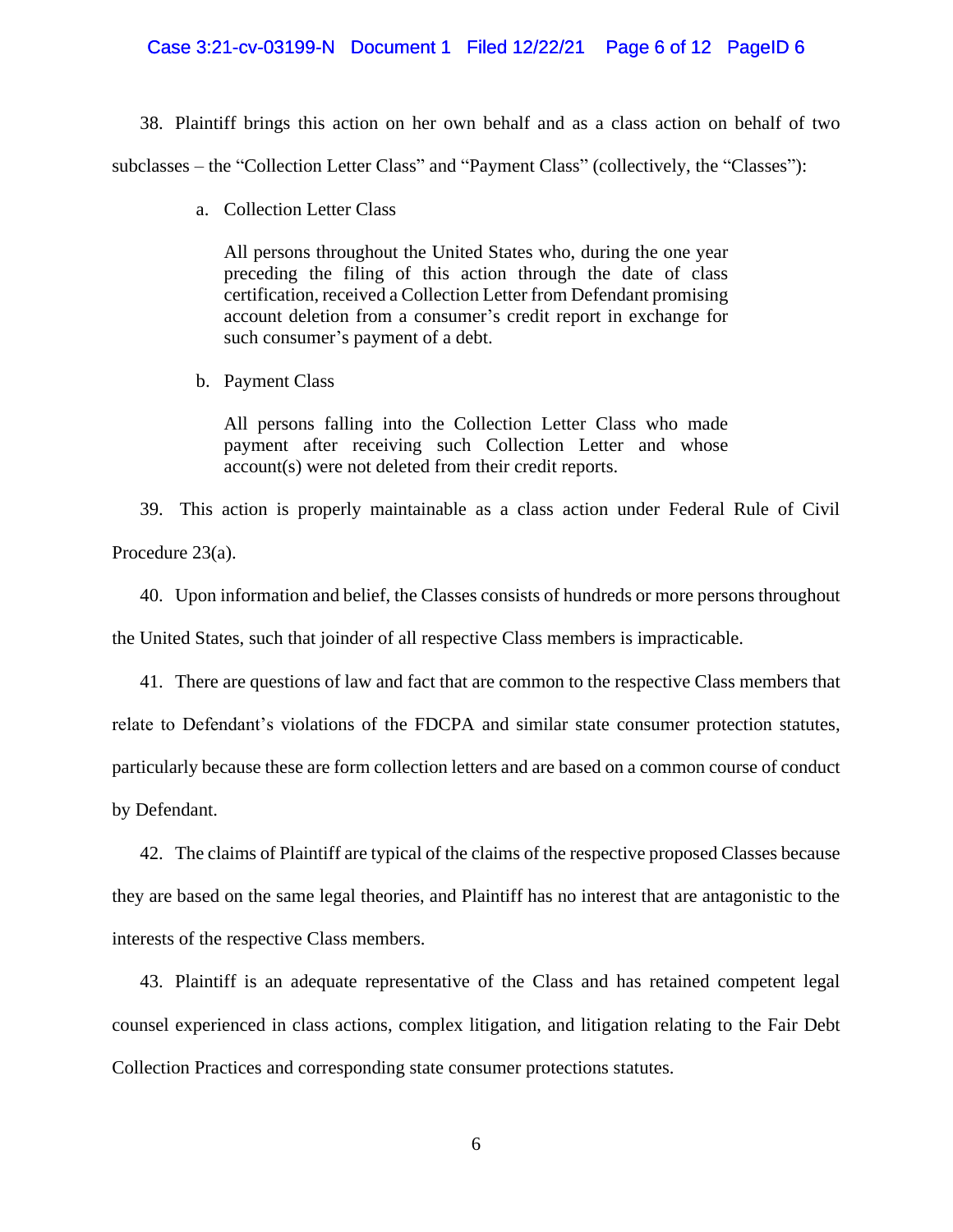# Case 3:21-cv-03199-N Document 1 Filed 12/22/21 Page 7 of 12 PageID 7

44. The questions of law and fact common to the respective Classes predominate over any questions affecting only individual Class members, particularly because the focus of the litigation will be on the conduct of Defendant. The predominant questions of law and fact in this litigation include, but are not limited to: (i) whether Defendant violated the FDCPA and other state consumer protection laws by sending collection letters deceptively promising to delete information from consumers' credit report if payment of a debt was made; (ii) the nature and extent of Defendant's conduct; and (iii) the type and amount of relief to which the Plaintiff and respective Class members are entitled.

45. A class action is superior to other available methods for the fair and efficient adjudication of this controversy, as the pursuit of hundreds of individual lawsuits would cause a strain on judicial resources and could result in inconsistent or varying adjudications, yet each Class member would be required to prove an identical set of facts in order to recover damages.

# **COUNT I – VIOLATIONS OF THE FAIR DEBT COLLECTION PRACTICES ACT** THE CLASSES AGAINST DEFENDANT

46. Plaintiff repeats and realleges paragraphs 1 through 45 as though fully set forth herein.

# **a. Violations of 15 U.S.C § 1692e**

47. The FDCPA, pursuant to 15 U.S.C. §1692e, prohibits a debt collector from using "any false, deceptive, or misleading representation or means in connection with the collection of any debt."

48. In addition, this section enumerates specific violations, such as:

"Communicating or threatening to communicate to any person credit information which is known or which should be known to be false  $\dots$ ." 15 U.S.C. § 1692e(8); and,

"The use of any false representation or deceptive means to collect or attempt to collect any debt or to obtain information concerning a consumer." 15 U.S.C.  $§1692e(10).$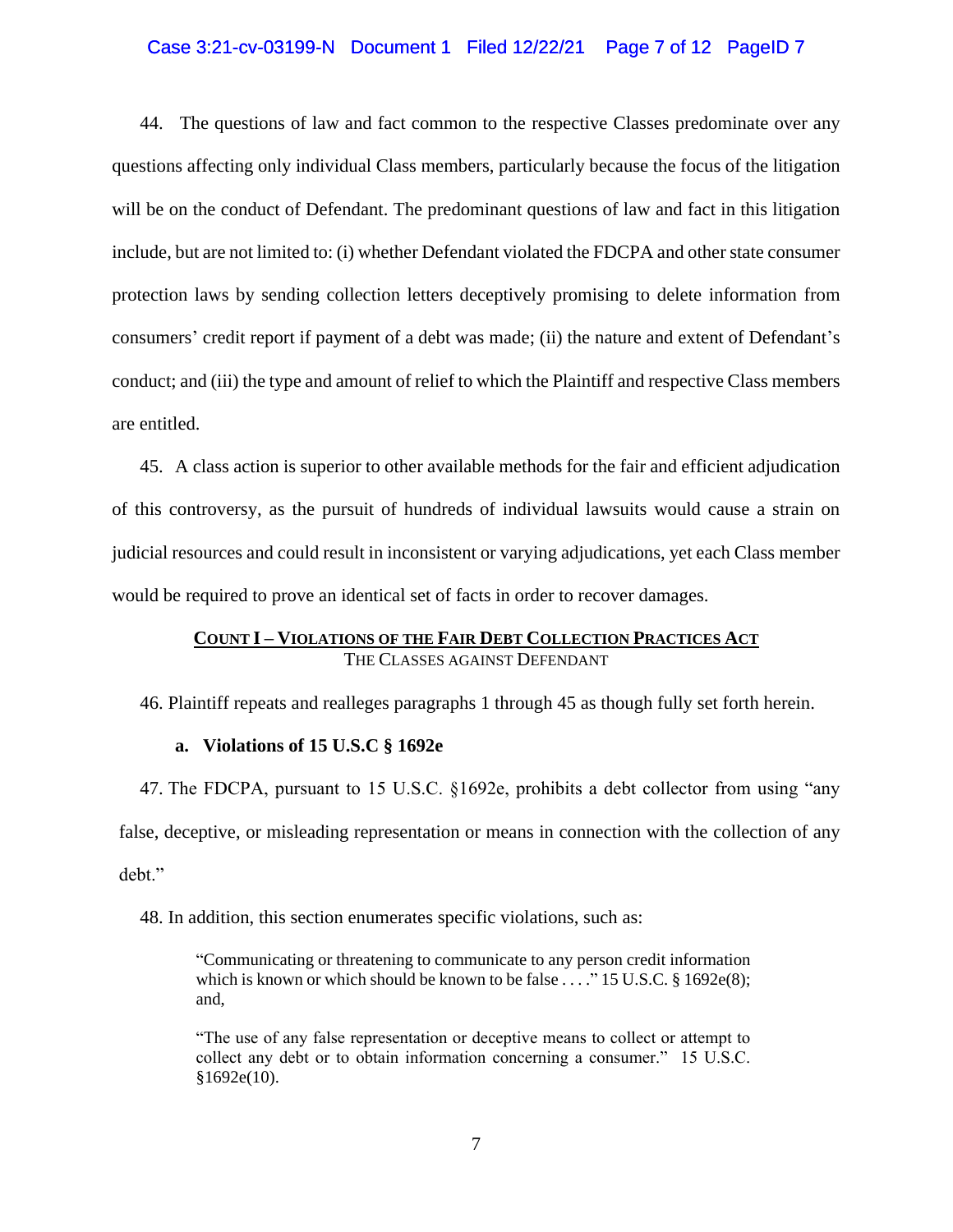## Case 3:21-cv-03199-N Document 1 Filed 12/22/21 Page 8 of 12 PageID 8

49. Defendant violated 15 U.S.C. §§ 1692e and e(10) by falsely, deceptively, and misleadingly representing in its Collection Letter that Defendant would delete the subject debt from Plaintiff's credit report if payment was made. As evinced through Defendant's subsequent conduct, these representations in the Collection Letter were false. Such false and deceptive representations posed a risk of harm that the respective Class members would rely on Defendant's representations and divert otherwise vital funds to Defendant under false pretenses, with those in the Payment Class exemplifying such harm.

50. With respect to the Payment Class, Defendant violated 15 U.S.C. § 1692e, e(8), and e(10) when it deceptively persisted in reporting inaccurate credit information to the major credit reporting agencies despite knowing the inaccurate nature of such reporting. Defendant knew that the Payment Class members' accounts were to be deleted from their credit reports, yet nevertheless updated the reporting of such accounts as paid in full with \$0 balances.

#### **b. Violations of 15 U.S.C. § 1692f**

51. The FDCPA, pursuant to 15 U.S.C. § 1692f, provides that "[a] debt collector may not use unfair or unconscionable means to collect or attempt to collect any debt."

52. Defendant violated 15 U.S.C. § 1692f when it unfairly represented that it would delete consumers' accounts from their credit reports if they made payment in order to induce payment despite no intention of following through on such promises.

53. Defendant further violated 15 U.S.C. § 1692f with respect to the Payment Class when it unfairly failed to delete the information from Plaintiff's and the Class members' credit reports.

WHEREFORE, Plaintiff, HADIATOU DIALLO, respectfully requests that this Honorable Court grant the following:

a. Declaring that the practices complained of herein are unlawful and violate the aforementioned bodies of law;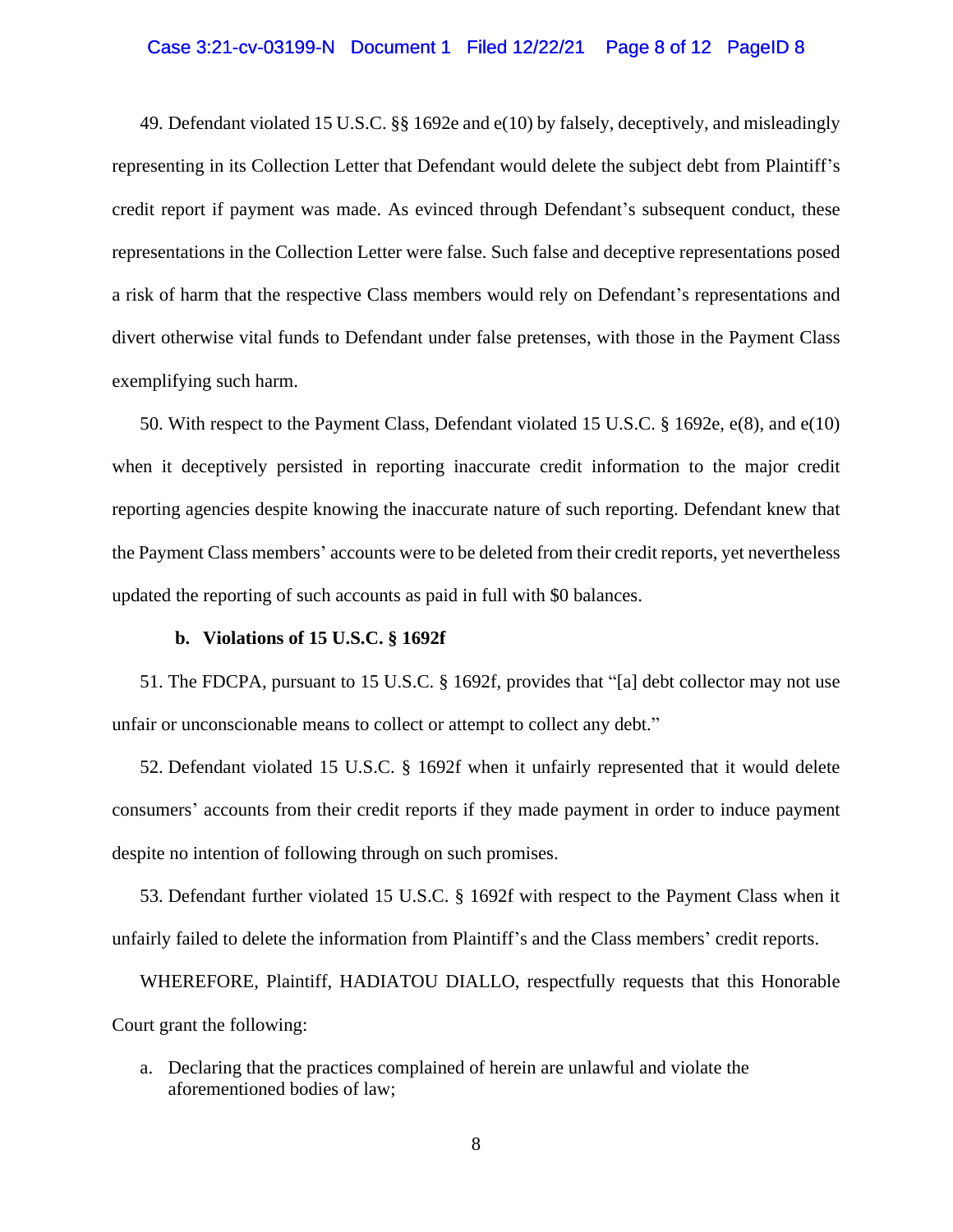- b. Certification of the Classes requested above and appointment of the Plaintiff as Class Representative and of her counsel as Class Counsel;
- c. Statutory damages under 15 U.S.C. § 1692k(a);
- d. Actual damages under 15 U.S.C.  $\S$  1692 $k(a)$ ;
- e. Awarding costs and reasonable attorney fees as provided under 15 U.S.C. §1692k(a)(3); and,
- f. Awarding any other relief as this Honorable Court deems just and appropriate.

# **COUNT II – VIOLATIONS OF THE TEXAS DEBT COLLECTION ACT** THE CLASSES AGAINST DEFENDANT

54. Plaintiff restates and realleges paragraphs 1 through 53 as though fully set forth herein.

55. Plaintiff is a "consumer" as defined by Tex. Fin. Code Ann. § 392.001(1).

56. Defendant is a "debt collector" and a "third party debt collector" as defined by Tex. Fin. Code Ann. § 392.001(6) and (7).

57. The subject debt is a "consumer debt" as defined by Tex. Fin. Code Ann. § 392.001(2) as

it is an obligation, or alleged obligation, arising from a transaction for personal, family, or household purposes.

58. Nonresidents of Texas have standing to pursue claims under the TDCA when a debt collector's conduct has emanated from Texas. *See e.g., Cushman v. G.C. Servs., LP,* 657 F. Supp. 2d 834 (S.D. Tex. Aug. 13, 2009).

59. Plaintiff incurred the subject debt in Texas, and the Collection Letter was sent from Defendant's offices in Dallas, Texas.

# **a. Violations of TDCA § 392.304**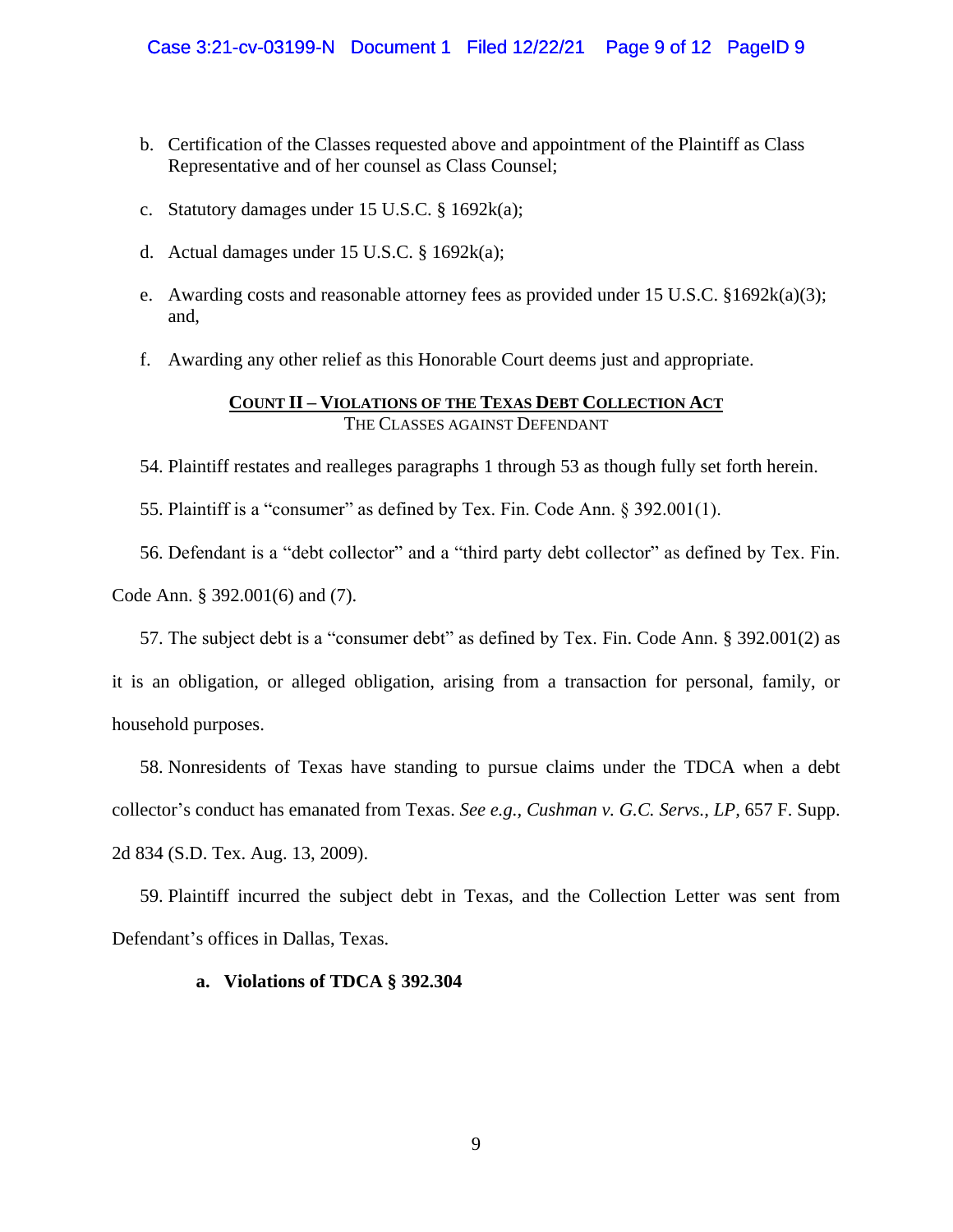# Case 3:21-cv-03199-N Document 1 Filed 12/22/21 Page 10 of 12 PageID 10

60. The TDCA, pursuant to Tex. Fin. Code Ann. § 392.304(a)(19), prohibits a debt collector from "using any other false representation or deceptive means to collect a debt or obtain information concerning a consumer."

61. Defendant violated the above referenced portions of the TDCA through its deceptive and misleading representations that it would delete the subject debt from Plaintiff's credit report if she made payment. Despite Plaintiff making such payment, Defendant did not delete the subject debt from her credit report. Upon information and belief, such conduct is part of Defendant's pattern and practice of inducing consumers to make payments under completely false pretenses.

WHEREFORE, Plaintiff, HADIATOU DIALLO, respectfully requests that this Honorable Court grant the following:

- a. Declaring that the practices complained of herein are unlawful and violate the aforementioned statutes and regulations;
- b. Certification of the Classes requested above and appointment of the Plaintiff as Class Representative and of her counsel as Class Counsel;
- c. Grant Plaintiff injunctive relief pursuant to Tex. Fin. Code Ann.  $\S 392.403(a)(1)$ ;
- d. Awarding Plaintiff actual damages, pursuant to Tex. Fin. Code Ann. § 392.403(a)(2);
- e. Awarding Plaintiff costs and reasonable attorney fees, pursuant to Tex. Fin. Code Ann. § 392.403(b); and,
- f. Awarding any other relief as this Honorable Court deems just and appropriate.

# **COUNT III – VIOLATIONS OF THE NEW JERSEY CONSUMER FRAUD ACT & OTHER STATE UDAPS** THE CLASSES AGAINST DEFENDANT

- 62. Plaintiff repeats and realleges paragraphs 1 through 61 as though fully set forth herein.
- 63. Plaintiff is a "person" as defined by N.J. Stat. § 56:8-1(d).
- 64. Defendant is a "person" as defined by N.J. Stat. § 56:8-1(d).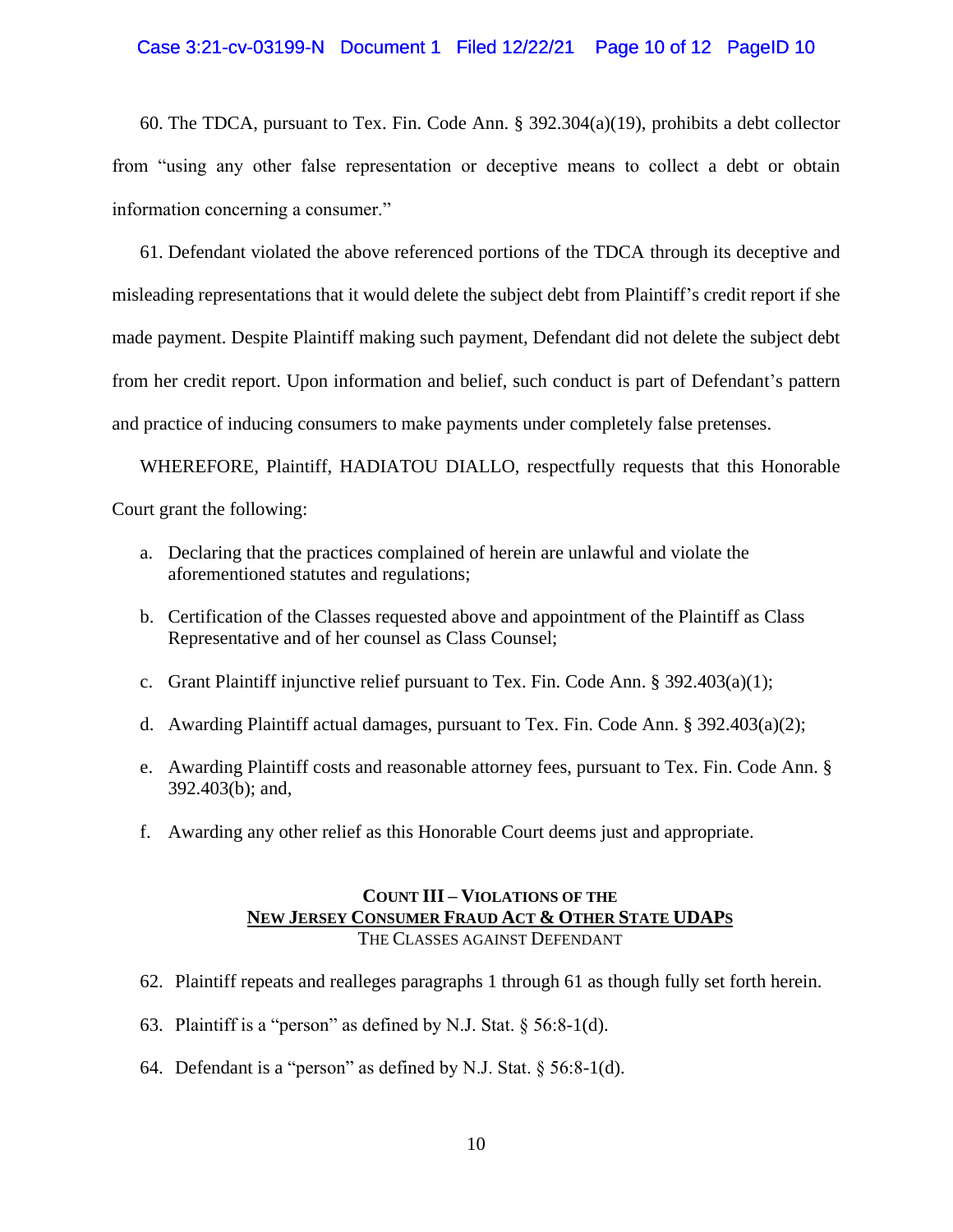# Case 3:21-cv-03199-N Document 1 Filed 12/22/21 Page 11 of 12 PageID 11

65. The transaction giving rise to the subject debt constitutes the "sale" of "merchandise" as defined in N.J. Stat. §§ 56:8-1(e), (c).

66. The CFA provides that, "[t]he act, use or employment by any person of any unconscionable commercial practice, deception, fraud, false pretense, false promise, misrepresentation . . . in connection with the sale or advertisement of any merchandise or real estate, or with the subsequent performance of such person as aforesaid, whether or not any person has in fact been misled, deceived or damaged thereby, is declared to be an unlawful practice . . . ." N.J. Stat. § 56:8-2.

67. Defendant violated the NJCFA through the nature of the collection efforts directed towards Plaintiff and the respective Class members. Defendant engaged in a course of deception and fraud involving false pretenses and false promises, all in an effort to collect a debt from Plaintiff and members of the respective putative Classes.

68. Plaintiff reserves the right to amend her Class Complaint to specify further states whose UDAPs have been violated by Defendant as discovery progresses and the identity of more specific Class members becomes apparent.

WHEREFORE, Plaintiff, HADIATOU DIALLO, respectfully requests that this Honorable Court grant the following:

- a. Declaring that the practices complained of herein are unlawful and violate the aforementioned bodies of law;
- b. Certification of the Classes requested above and appointment of the Plaintiff as Class Representative and of her counsel as Class Counsel;
- c. Awarding Plaintiff actual damages, in an amount to be determined at trial, as provided under N.J. Stat. § 56:8-19;
- d. Awarding Plaintiff costs and reasonable attorney fees as provided under N.J. Stat. § 56:8- 19;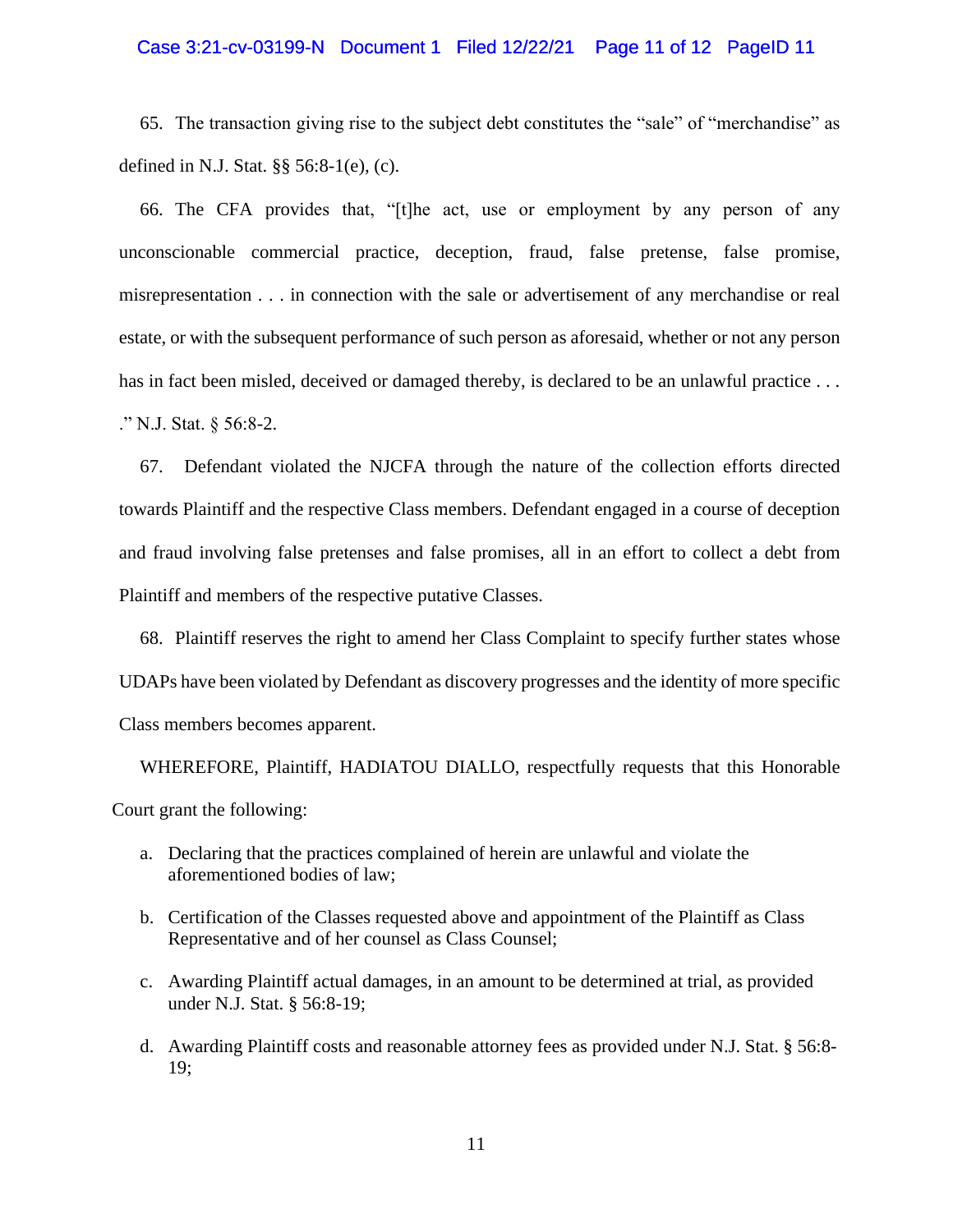- e. Enjoining Defendant from continuing to engage in violations of the aforementioned statute, as provided under N.J. Stat. § 56:8-8; and,
- f. Awarding any other relief as this Honorable Court deems just and appropriate.

Dated: December 22, 2021 Respectfully submitted,

s/ Nathan C. Volheim s/Eric D. Coleman Nathan C. Volheim, Esq. #6302103 Eric D. Coleman, Esq. #6326734 Counsel for Plaintiff Counsel for Plaintiff Admitted in the Northern District of Texas Admitted in the Northern District of Texas Sulaiman Law Group, Ltd.<br>
2500 South Highland Ave., Suite 200<br>
2500 South Highland Ave., Suite 200 2500 South Highland Ave., Suite 200 2500 South Highland Ave., Suite 200 Lombard, Illinois 60148 Lombard, Illinois 60148 (630) 568-3056 (phone) (331) 307-7648 (phone) (630) 575-8188 (fax) (630) 575-8188 (fax) nvolheim@sulaimanlaw.com ecoleman@sulaimanlaw.com

s/ Alejandro E. Figueroa Alejandro E. Figueroa, Esq. # 6323891 Counsel for Plaintiff Admitted in the Northern District of Texas Sulaiman Law Group, Ltd. 2500 South Highland Ave., Suite 200 Lombard, Illinois (630) 575-8181, ext. 120 (phone) (630) 575-8188 (fax) alejandrof@sulaimanlaw.com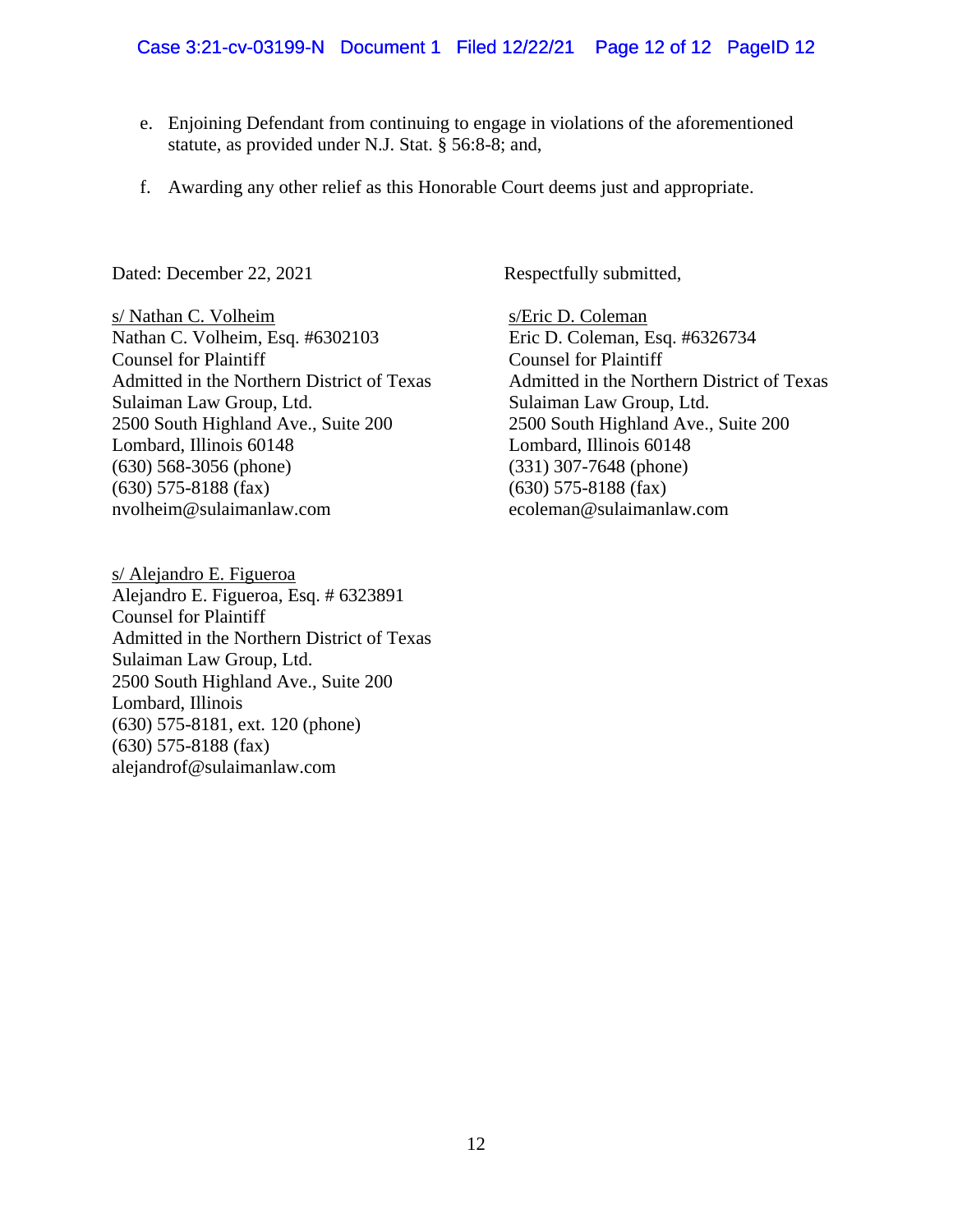| JS 44 (Rev. 10/20) - TXND (10/20)                                                                                                                                                                                                                                                                                                                                                                                                                                                                                                                                                      |                                                                                                                                                                                                                                                                                                                                                                                                                                                                                                                                                                              | <b>CIVIL COVER SHEET</b>                                                                                                                                                                                                                                                                                                                                                                                                                                                                                                                                                                                                                                   |                                    |                                                                                                                                                                                                                                                                                                                                                                                                     |                                                                                       |                                                                                                                                                                                                                                                                                                                                                                                                    |                                                                                                                                                                                                                                                                                                                                                                                                                                                                                                                                                                                                                                                       |                                                       |  |  |
|----------------------------------------------------------------------------------------------------------------------------------------------------------------------------------------------------------------------------------------------------------------------------------------------------------------------------------------------------------------------------------------------------------------------------------------------------------------------------------------------------------------------------------------------------------------------------------------|------------------------------------------------------------------------------------------------------------------------------------------------------------------------------------------------------------------------------------------------------------------------------------------------------------------------------------------------------------------------------------------------------------------------------------------------------------------------------------------------------------------------------------------------------------------------------|------------------------------------------------------------------------------------------------------------------------------------------------------------------------------------------------------------------------------------------------------------------------------------------------------------------------------------------------------------------------------------------------------------------------------------------------------------------------------------------------------------------------------------------------------------------------------------------------------------------------------------------------------------|------------------------------------|-----------------------------------------------------------------------------------------------------------------------------------------------------------------------------------------------------------------------------------------------------------------------------------------------------------------------------------------------------------------------------------------------------|---------------------------------------------------------------------------------------|----------------------------------------------------------------------------------------------------------------------------------------------------------------------------------------------------------------------------------------------------------------------------------------------------------------------------------------------------------------------------------------------------|-------------------------------------------------------------------------------------------------------------------------------------------------------------------------------------------------------------------------------------------------------------------------------------------------------------------------------------------------------------------------------------------------------------------------------------------------------------------------------------------------------------------------------------------------------------------------------------------------------------------------------------------------------|-------------------------------------------------------|--|--|
| The JS 44 civil cover sheet and the information contained herein neither replace nor supplement the filing and service of pleadings or other papers as required by law, except as<br>provided by local rules of court. This form, approved by the Judicial Conference of the United States in September 1974, is required for the use of the Clerk of Court for the<br>purpose of initiating the civil docket sheet. (SEE INSTRUCTIONS ON NEXT PAGE OF THIS FORM.)                                                                                                                     |                                                                                                                                                                                                                                                                                                                                                                                                                                                                                                                                                                              |                                                                                                                                                                                                                                                                                                                                                                                                                                                                                                                                                                                                                                                            |                                    |                                                                                                                                                                                                                                                                                                                                                                                                     |                                                                                       |                                                                                                                                                                                                                                                                                                                                                                                                    |                                                                                                                                                                                                                                                                                                                                                                                                                                                                                                                                                                                                                                                       |                                                       |  |  |
| I. (a) PLAINTIFFS                                                                                                                                                                                                                                                                                                                                                                                                                                                                                                                                                                      |                                                                                                                                                                                                                                                                                                                                                                                                                                                                                                                                                                              |                                                                                                                                                                                                                                                                                                                                                                                                                                                                                                                                                                                                                                                            |                                    | <b>DEFENDANTS</b>                                                                                                                                                                                                                                                                                                                                                                                   |                                                                                       |                                                                                                                                                                                                                                                                                                                                                                                                    |                                                                                                                                                                                                                                                                                                                                                                                                                                                                                                                                                                                                                                                       |                                                       |  |  |
| <b>HADIATOU DIALLO</b>                                                                                                                                                                                                                                                                                                                                                                                                                                                                                                                                                                 |                                                                                                                                                                                                                                                                                                                                                                                                                                                                                                                                                                              |                                                                                                                                                                                                                                                                                                                                                                                                                                                                                                                                                                                                                                                            |                                    | PROCOLLECT, INC.                                                                                                                                                                                                                                                                                                                                                                                    |                                                                                       |                                                                                                                                                                                                                                                                                                                                                                                                    |                                                                                                                                                                                                                                                                                                                                                                                                                                                                                                                                                                                                                                                       |                                                       |  |  |
| <b>(b)</b> County of Residence of First Listed Plaintiff<br>(EXCEPT IN U.S. PLAINTIFF CASES)                                                                                                                                                                                                                                                                                                                                                                                                                                                                                           |                                                                                                                                                                                                                                                                                                                                                                                                                                                                                                                                                                              |                                                                                                                                                                                                                                                                                                                                                                                                                                                                                                                                                                                                                                                            |                                    | County of Residence of First Listed Defendant Dallas County<br>(IN U.S. PLAINTIFF CASES ONLY)                                                                                                                                                                                                                                                                                                       |                                                                                       |                                                                                                                                                                                                                                                                                                                                                                                                    |                                                                                                                                                                                                                                                                                                                                                                                                                                                                                                                                                                                                                                                       |                                                       |  |  |
|                                                                                                                                                                                                                                                                                                                                                                                                                                                                                                                                                                                        |                                                                                                                                                                                                                                                                                                                                                                                                                                                                                                                                                                              |                                                                                                                                                                                                                                                                                                                                                                                                                                                                                                                                                                                                                                                            |                                    | IN LAND CONDEMNATION CASES, USE THE LOCATION OF<br>NOTE:<br>THE TRACT OF LAND INVOLVED.                                                                                                                                                                                                                                                                                                             |                                                                                       |                                                                                                                                                                                                                                                                                                                                                                                                    |                                                                                                                                                                                                                                                                                                                                                                                                                                                                                                                                                                                                                                                       |                                                       |  |  |
| (c) Attorneys (Firm Name, Address, and Telephone Number)<br>Sulaiman Law Group, Ltd., 2500 S. Highland Ave., Ste. 200,                                                                                                                                                                                                                                                                                                                                                                                                                                                                 |                                                                                                                                                                                                                                                                                                                                                                                                                                                                                                                                                                              |                                                                                                                                                                                                                                                                                                                                                                                                                                                                                                                                                                                                                                                            |                                    | Attorneys (If Known)                                                                                                                                                                                                                                                                                                                                                                                |                                                                                       |                                                                                                                                                                                                                                                                                                                                                                                                    |                                                                                                                                                                                                                                                                                                                                                                                                                                                                                                                                                                                                                                                       |                                                       |  |  |
|                                                                                                                                                                                                                                                                                                                                                                                                                                                                                                                                                                                        | Lombard, Illinois 60148; 630-575-8181                                                                                                                                                                                                                                                                                                                                                                                                                                                                                                                                        |                                                                                                                                                                                                                                                                                                                                                                                                                                                                                                                                                                                                                                                            |                                    |                                                                                                                                                                                                                                                                                                                                                                                                     |                                                                                       |                                                                                                                                                                                                                                                                                                                                                                                                    |                                                                                                                                                                                                                                                                                                                                                                                                                                                                                                                                                                                                                                                       |                                                       |  |  |
| <b>II. BASIS OF JURISDICTION</b> (Place an "X" in One Box Only)                                                                                                                                                                                                                                                                                                                                                                                                                                                                                                                        |                                                                                                                                                                                                                                                                                                                                                                                                                                                                                                                                                                              |                                                                                                                                                                                                                                                                                                                                                                                                                                                                                                                                                                                                                                                            |                                    | <b>III. CITIZENSHIP OF PRINCIPAL PARTIES</b> (Place an "X" in One Box for Plaintiff                                                                                                                                                                                                                                                                                                                 |                                                                                       |                                                                                                                                                                                                                                                                                                                                                                                                    |                                                                                                                                                                                                                                                                                                                                                                                                                                                                                                                                                                                                                                                       |                                                       |  |  |
| U.S. Government<br><b>Federal Question</b><br>$\vert$ 1<br>$\vert \times \vert$ 3<br>Plaintiff<br>(U.S. Government Not a Party)                                                                                                                                                                                                                                                                                                                                                                                                                                                        |                                                                                                                                                                                                                                                                                                                                                                                                                                                                                                                                                                              |                                                                                                                                                                                                                                                                                                                                                                                                                                                                                                                                                                                                                                                            |                                    | (For Diversity Cases Only)<br>and One Box for Defendant)<br><b>DEF</b><br><b>PTF</b><br><b>PTF</b><br>DEF<br>Citizen of This State<br>Incorporated or Principal Place<br> 4<br>$\Box$<br>$\mathbf{1}$<br>of Business In This State                                                                                                                                                                  |                                                                                       |                                                                                                                                                                                                                                                                                                                                                                                                    |                                                                                                                                                                                                                                                                                                                                                                                                                                                                                                                                                                                                                                                       |                                                       |  |  |
| U.S. Government<br>$\frac{12}{2}$<br>Defendant                                                                                                                                                                                                                                                                                                                                                                                                                                                                                                                                         | Diversity<br>(Indicate Citizenship of Parties in Item III)                                                                                                                                                                                                                                                                                                                                                                                                                                                                                                                   |                                                                                                                                                                                                                                                                                                                                                                                                                                                                                                                                                                                                                                                            |                                    | Citizen of Another State                                                                                                                                                                                                                                                                                                                                                                            |                                                                                       | Incorporated and Principal Place<br>$\frac{12}{2}$<br>2<br>$\frac{15}{2}$<br>$\sim$<br>of Business In Another State                                                                                                                                                                                                                                                                                |                                                                                                                                                                                                                                                                                                                                                                                                                                                                                                                                                                                                                                                       |                                                       |  |  |
|                                                                                                                                                                                                                                                                                                                                                                                                                                                                                                                                                                                        |                                                                                                                                                                                                                                                                                                                                                                                                                                                                                                                                                                              |                                                                                                                                                                                                                                                                                                                                                                                                                                                                                                                                                                                                                                                            |                                    | Citizen or Subject of a<br>Foreign Nation<br>$\vert$ 3<br>3<br>$\sqrt{6}$<br>6<br>Foreign Country                                                                                                                                                                                                                                                                                                   |                                                                                       |                                                                                                                                                                                                                                                                                                                                                                                                    |                                                                                                                                                                                                                                                                                                                                                                                                                                                                                                                                                                                                                                                       |                                                       |  |  |
| IV. NATURE OF SUIT (Place an "X" in One Box Only)                                                                                                                                                                                                                                                                                                                                                                                                                                                                                                                                      |                                                                                                                                                                                                                                                                                                                                                                                                                                                                                                                                                                              |                                                                                                                                                                                                                                                                                                                                                                                                                                                                                                                                                                                                                                                            |                                    |                                                                                                                                                                                                                                                                                                                                                                                                     |                                                                                       | Click here for: Nature of Suit Code Descriptions.                                                                                                                                                                                                                                                                                                                                                  |                                                                                                                                                                                                                                                                                                                                                                                                                                                                                                                                                                                                                                                       |                                                       |  |  |
|                                                                                                                                                                                                                                                                                                                                                                                                                                                                                                                                                                                        | <b>CONTRACT</b><br><b>TORTS</b>                                                                                                                                                                                                                                                                                                                                                                                                                                                                                                                                              |                                                                                                                                                                                                                                                                                                                                                                                                                                                                                                                                                                                                                                                            |                                    | <b>FORFEITURE/PENALTY</b>                                                                                                                                                                                                                                                                                                                                                                           | <b>BANKRUPTCY</b><br><b>OTHER STATUTES</b><br>375 False Claims Act                    |                                                                                                                                                                                                                                                                                                                                                                                                    |                                                                                                                                                                                                                                                                                                                                                                                                                                                                                                                                                                                                                                                       |                                                       |  |  |
| 110 Insurance<br>120 Marine<br>130 Miller Act<br>140 Negotiable Instrument<br>150 Recovery of Overpayment<br>& Enforcement of Judgment<br>151 Medicare Act<br>152 Recovery of Defaulted<br><b>Student Loans</b><br>(Excludes Veterans)<br>153 Recovery of Overpayment<br>of Veteran's Benefits<br>160 Stockholders' Suits<br>190 Other Contract<br>195 Contract Product Liability<br>196 Franchise<br><b>REAL PROPERTY</b><br>210 Land Condemnation<br>220 Foreclosure<br>230 Rent Lease & Ejectment<br>240 Torts to Land<br>245 Tort Product Liability<br>290 All Other Real Property | PERSONAL INJURY<br>310 Airplane<br>315 Airplane Product<br>Liability<br>320 Assault, Libel &<br>Slander<br>330 Federal Employers'<br>Liability<br>340 Marine<br>345 Marine Product<br>Liability<br>350 Motor Vehicle<br>355 Motor Vehicle<br><b>Product Liability</b><br>360 Other Personal<br>Injury<br>362 Personal Injury -<br>Medical Malpractice<br><b>CIVIL RIGHTS</b><br>440 Other Civil Rights<br>441 Voting<br>442 Employment<br>443 Housing/<br>Accommodations<br>445 Amer. w/Disabilities -<br>Employment<br>446 Amer. w/Disabilities -<br>Other<br>448 Education | PERSONAL INJURY<br>365 Personal Injury -<br>Product Liability<br>367 Health Care/<br>Pharmaceutical<br>Personal Injury<br>Product Liability<br>368 Asbestos Personal<br><b>Injury Product</b><br>Liability<br>PERSONAL PROPERTY<br>370 Other Fraud<br>371 Truth in Lending<br>380 Other Personal<br>Property Damage<br>385 Property Damage<br>Product Liability<br><b>PRISONER PETITIONS</b><br><b>Habeas Corpus:</b><br>463 Alien Detainee<br>510 Motions to Vacate<br>Sentence<br>530 General<br>535 Death Penalty<br>Other:<br>540 Mandamus & Other<br>550 Civil Rights<br>555 Prison Condition<br>560 Civil Detainee -<br>Conditions of<br>Confinement |                                    | 625 Drug Related Seizure<br>of Property 21 USC 881<br>690 Other<br><b>LABOR</b><br>710 Fair Labor Standards<br>Act<br>720 Labor/Management<br>Relations<br>740 Railway Labor Act<br>751 Family and Medical<br>Leave Act<br>790 Other Labor Litigation<br>791 Employee Retirement<br>Income Security Act<br><b>IMMIGRATION</b><br>462 Naturalization Application<br>465 Other Immigration<br>Actions | 423 Withdrawal<br>820 Copyrights<br>830 Patent<br>840 Trademark<br>865 RSI $(405(g))$ | 422 Appeal 28 USC 158<br>28 USC 157<br><b>PROPERTY RIGHTS</b><br>835 Patent - Abbreviated<br>New Drug Application<br>880 Defend Trade Secrets<br>Act of 2016<br><b>SOCIAL SECURITY</b><br>861 HIA (1395ff)<br>862 Black Lung (923)<br>863 DIWC/DIWW (405(g))<br>864 SSID Title XVI<br><b>FEDERAL TAX SUITS</b><br>870 Taxes (U.S. Plaintiff<br>or Defendant)<br>871 IRS-Third Party<br>26 USC 7609 | 376 Qui Tam (31 USC<br>3729(a)<br>400 State Reapportionment<br>410 Antitrust<br>430 Banks and Banking<br>450 Commerce<br>460 Deportation<br>470 Racketeer Influenced and<br>Corrupt Organizations<br>480 Consumer Credit<br>$(15$ USC 1681 or 1692)<br>485 Telephone Consumer<br>Protection Act<br>490 Cable/Sat TV<br>850 Securities/Commodities/<br>Exchange<br>890 Other Statutory Actions<br>891 Agricultural Acts<br>893 Environmental Matters<br>895 Freedom of Information<br>Act<br>896 Arbitration<br>899 Administrative Procedure<br>Act/Review or Appeal of<br><b>Agency Decision</b><br>950 Constitutionality of<br><b>State Statutes</b> |                                                       |  |  |
| <b>V. ORIGIN</b> (Place an "X" in One Box Only)<br>$\sqrt{\vert x \vert}$ 1 Original<br>Proceeding<br>VI. CAUSE OF ACTION                                                                                                                                                                                                                                                                                                                                                                                                                                                              | $\Box$ 2 Removed from<br>3<br>Г<br><b>State Court</b><br>Brief description of cause:                                                                                                                                                                                                                                                                                                                                                                                                                                                                                         | Remanded from<br>Appellate Court                                                                                                                                                                                                                                                                                                                                                                                                                                                                                                                                                                                                                           | $\Box$ 4 Reinstated or<br>Reopened | 5 Transferred from<br>(specify)<br>Cite the U.S. Civil Statute under which you are filing (Do not cite jurisdictional statutes unless diversity):<br>Fair Debt Collection Practices Actm Texas Debt Collection Act, and New Jersey Consumer Fraud Act                                                                                                                                               | <b>Another District</b>                                                               | 6 Multidistrict<br>Litigation -<br>Transfer                                                                                                                                                                                                                                                                                                                                                        |                                                                                                                                                                                                                                                                                                                                                                                                                                                                                                                                                                                                                                                       | $\Box$ 8 Multidistrict<br>Litigation -<br>Direct File |  |  |
| VII. REQUESTED IN<br><b>COMPLAINT:</b>                                                                                                                                                                                                                                                                                                                                                                                                                                                                                                                                                 | CHECK IF THIS IS A CLASS ACTION                                                                                                                                                                                                                                                                                                                                                                                                                                                                                                                                              | <b>DEMAND \$</b><br>CHECK YES only if demanded in complaint:<br><b>x</b> Yes<br>$\vert$ No<br><b>JURY DEMAND:</b>                                                                                                                                                                                                                                                                                                                                                                                                                                                                                                                                          |                                    |                                                                                                                                                                                                                                                                                                                                                                                                     |                                                                                       |                                                                                                                                                                                                                                                                                                                                                                                                    |                                                                                                                                                                                                                                                                                                                                                                                                                                                                                                                                                                                                                                                       |                                                       |  |  |
| VIII. RELATED CASE(S)<br>IF ANY                                                                                                                                                                                                                                                                                                                                                                                                                                                                                                                                                        | UNDER RULE 23, F.R.Cv.P.<br>(See instructions):                                                                                                                                                                                                                                                                                                                                                                                                                                                                                                                              | <b>JUDGE</b>                                                                                                                                                                                                                                                                                                                                                                                                                                                                                                                                                                                                                                               |                                    |                                                                                                                                                                                                                                                                                                                                                                                                     |                                                                                       | DOCKET NUMBER                                                                                                                                                                                                                                                                                                                                                                                      |                                                                                                                                                                                                                                                                                                                                                                                                                                                                                                                                                                                                                                                       |                                                       |  |  |
| <b>DATE</b><br>Dec 22, 2021                                                                                                                                                                                                                                                                                                                                                                                                                                                                                                                                                            | SIGNATURE OF ATTORNEY OF RECORD<br>/s/ Nathan C. Volheim                                                                                                                                                                                                                                                                                                                                                                                                                                                                                                                     |                                                                                                                                                                                                                                                                                                                                                                                                                                                                                                                                                                                                                                                            |                                    |                                                                                                                                                                                                                                                                                                                                                                                                     |                                                                                       |                                                                                                                                                                                                                                                                                                                                                                                                    |                                                                                                                                                                                                                                                                                                                                                                                                                                                                                                                                                                                                                                                       |                                                       |  |  |
| FOR OFFICE USE ONLY<br><b>RECEIPT#</b>                                                                                                                                                                                                                                                                                                                                                                                                                                                                                                                                                 | <b>AMOUNT</b>                                                                                                                                                                                                                                                                                                                                                                                                                                                                                                                                                                | <b>APPLYING IFP</b>                                                                                                                                                                                                                                                                                                                                                                                                                                                                                                                                                                                                                                        |                                    | <b>JUDGE</b>                                                                                                                                                                                                                                                                                                                                                                                        |                                                                                       | MAG. JUDGE                                                                                                                                                                                                                                                                                                                                                                                         |                                                                                                                                                                                                                                                                                                                                                                                                                                                                                                                                                                                                                                                       |                                                       |  |  |
|                                                                                                                                                                                                                                                                                                                                                                                                                                                                                                                                                                                        |                                                                                                                                                                                                                                                                                                                                                                                                                                                                                                                                                                              |                                                                                                                                                                                                                                                                                                                                                                                                                                                                                                                                                                                                                                                            |                                    |                                                                                                                                                                                                                                                                                                                                                                                                     |                                                                                       |                                                                                                                                                                                                                                                                                                                                                                                                    |                                                                                                                                                                                                                                                                                                                                                                                                                                                                                                                                                                                                                                                       |                                                       |  |  |